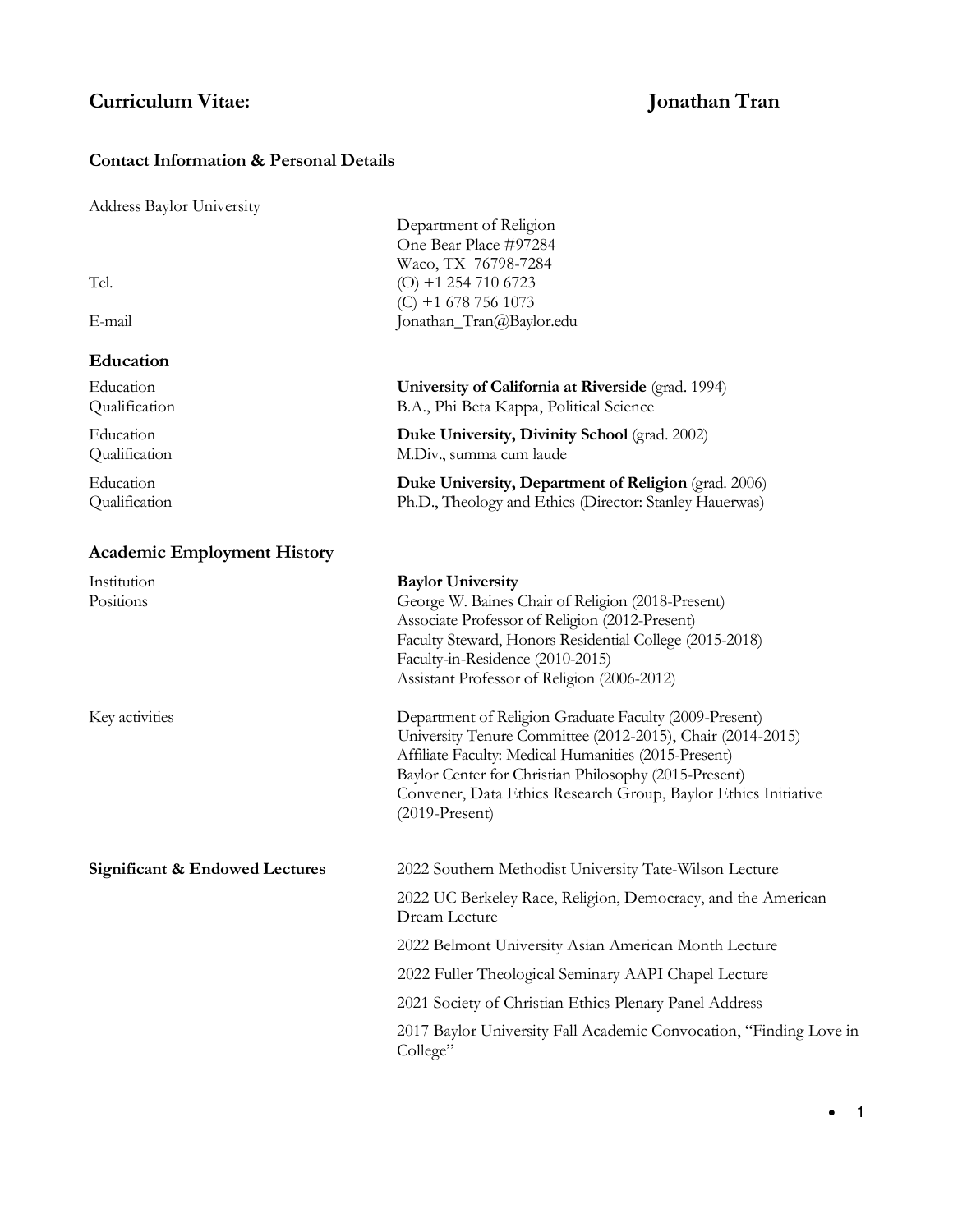|                                          | 2017 Baylor University Collins Outstanding Professor Award<br>Address, "My Life with Students: Wittgensteinian Thoughts on Baylor<br>Students"                                                                      |
|------------------------------------------|---------------------------------------------------------------------------------------------------------------------------------------------------------------------------------------------------------------------|
|                                          | 2016 Fellowship for Protestant Ethics Inaugural Keynote Lectures,<br>"The Case for and of Protestant Christian Ethics"                                                                                              |
|                                          | 2015 Kendrick-Poerschke Memorial Lecture at Furman University,<br>"Drone Dreaming Along the Border: Trump, Immigration, and<br>Rhetorics of Nostalgia"                                                              |
|                                          | 2015 Asian American Heritage Lectures at Seattle Pacific University                                                                                                                                                 |
|                                          | 2014 Leuschner Lectures, Seventh & James Baptist Church, "The End<br>of Words: Bodies, Animals and Language" (October 22, October 29,<br>November 5, and November 12)                                               |
|                                          | 2013 "The Difference Christ Makes: Celebrating the Life, Work, and<br>Friendship of Stanley Hauerwas" Plenary Address at Duke Divinity<br>School, Duke University, "Anne and the Difficulty of Hauerwas'<br>Church" |
|                                          | 2012 The T.B. Maston Lecture in Christian Ethics, George Truett<br>Theological Seminary, "The Audacity of Hope and the Violence of<br>Peace: Obama, War and Christianity? Christian Reflections on<br>Obama's Wars" |
|                                          | 2009 Institute for the Study of Asian American Christianity Inaugural<br>Symposium Keynote Lectures, "The Future of Asian American<br>Theology"                                                                     |
| <b>Research Grants &amp; Fellowships</b> | 2022-2025 Luce Foundation Responsive Grant "Religiously-Inspired<br>Coalitional Justice Work" (Full Proposal Invited)                                                                                               |
|                                          | 2019-2021 Isaachar Foundation "Bioenhancement Technologies and<br>The Vulnerable Body"                                                                                                                              |
|                                          | 2020-2023 John Templeton Foundation "Collaborative Inquiries in<br>Theological Anthropology"                                                                                                                        |
|                                          | 2020-2021 CCCU Networking Grants for Christians Scholars<br>"Between Pandemic and Protest: Exploring the Future of the Liberal<br>Arts in Higher Education"                                                         |
|                                          | 2020-2021 Baylor University University Research Committee<br>Midrange Grant, "Vietnamese Translatons for TRIRISK,<br>Acculturation for Southeast Asians, and SPS"                                                   |
|                                          | 2019 Baylor University Research Leave                                                                                                                                                                               |
|                                          | 2019 Baylor University Summer Research Grant                                                                                                                                                                        |
|                                          | 2010 Wesleyan Center Visiting Summer Scholar, Point Loma<br>Nazarene University, San Diego                                                                                                                          |
|                                          | 2010 Baylor University Summer Research Grant                                                                                                                                                                        |
|                                          | 2009 Wesleyan Center Visiting Summer Scholar, Point Loma                                                                                                                                                            |
|                                          | Nazarene University, San Diego                                                                                                                                                                                      |
|                                          | 2009 Baylor University Summer Research Grant                                                                                                                                                                        |

• 2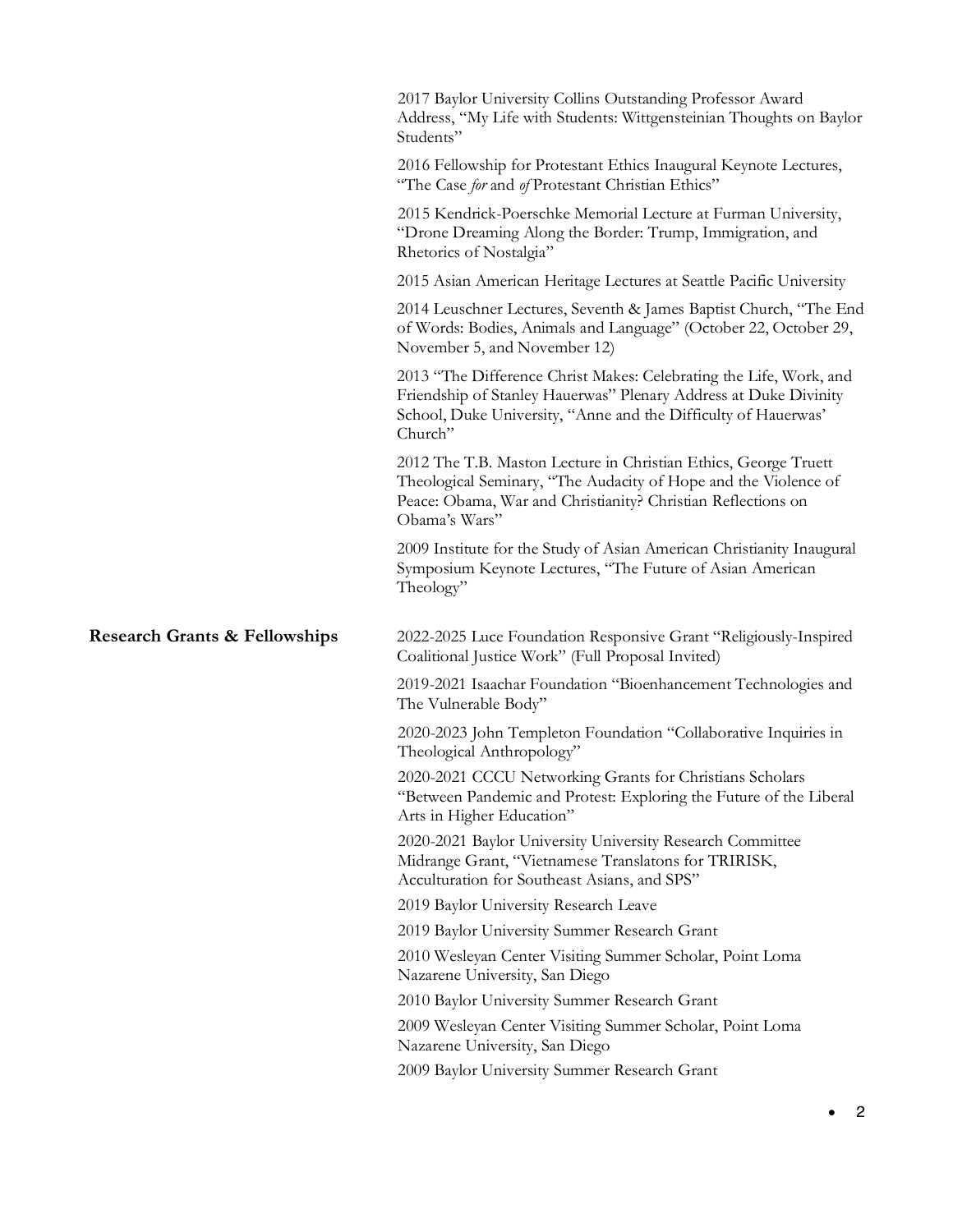|                        | 2009 Baylor University Arts and Humanities Research Development<br>Program Grant                                         |
|------------------------|--------------------------------------------------------------------------------------------------------------------------|
|                        | 2008 Pre-Tenure Summer Fellow, Center for Theological Inquiry,<br>Princeton, NJ                                          |
|                        | 2008 Baylor University University Research Committee (URC) Grant                                                         |
|                        | 2008 Baylor University Summer Research Grant                                                                             |
|                        | 2007 Baylor University Summer Faculty Institute                                                                          |
|                        | 2006 Baylor University Summer Research Grant                                                                             |
| Editorship             |                                                                                                                          |
| Co-Editor              | Oxford University Press "Reflection and Theory in the Study of<br>Religion" Series with the American Academy of Religion |
| Co-Editor              | <b>Stanford University Press "Encountering Traditions" Series</b>                                                        |
| Contributing Editor    | Christian Century; Marginalia (Los Angeles Review of Books)                                                              |
| Review Editor          | Marginalia (Los Angeles Review of Books): Philosophy, Religion, and<br>Culture                                           |
| <b>Editorial Board</b> | Journal of the Society of Christian Ethics (2013-2014; Journal of Religious<br>Ethics (2021-Present)                     |
| $Refereein \alpha$     |                                                                                                                          |

### **Refereeing**

# **Guild Societies**

# **Guild Service**

Board of Directors (2013-2017) *Society of Christian Ethics*

Board of Directors (2016-2020) *Ekklesia Project*

**University Service**

Books proposals and manuscripts Baylor University Press, Fordham University Press, Georgetown University Press, Oxford University Press, Yale University Press, and Stanford University Press.

Journal articles *Journal of the Society of Christian Ethics, Journal of Religious Ethics*, *Modern Theology*, *Political Theology*, etc.

Member Society of Christian Ethics Member American Academy of Religion

Executive committee (2014-2015) Co-Convener (2010-2012) Asian and Asian American Working Group (Society of Christian Ethics) Steering Committee (2021-Present) Publications Committee, Ethics Unit, American Academy of Religion Co-Instructor (2021) Social Sciences Research Council Summer Institute

2022 Honors College Interdisciplinary Core Director Search Committee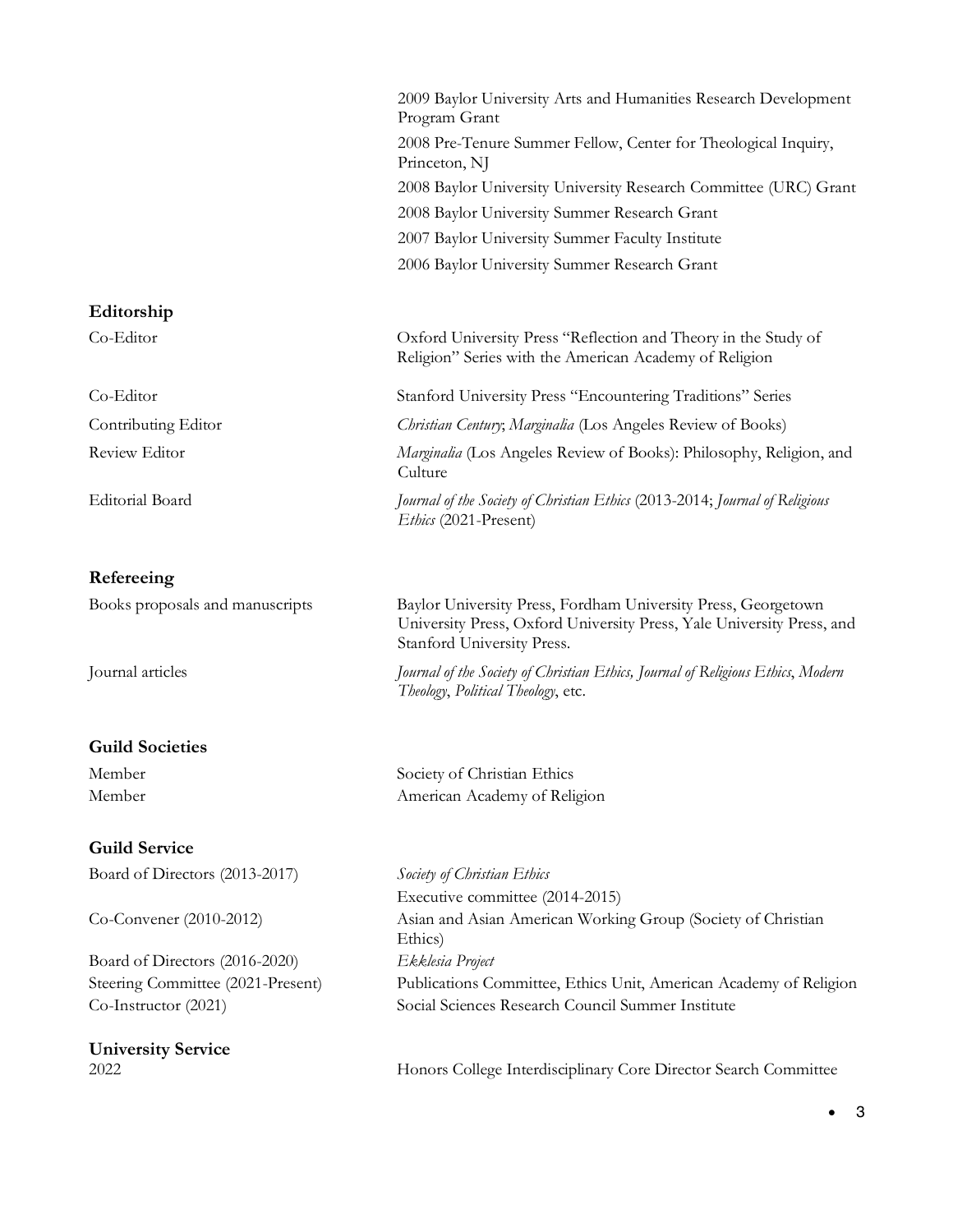| 2021                 | Religion Department Interim Department Chair Search Committee    |
|----------------------|------------------------------------------------------------------|
| 2020-2021            | Diversity Committee, College of Arts & Sciences                  |
| 2019-Present         | Convener, Data Ethics Research Group, Baylor Ethics Initiative   |
| 2018                 | Outstanding Faculty Partner Award, Division of Student Life      |
| 2016-2017            | Spiritual Life and Moral Formation Provost Task Force            |
| 2013-2016            | University Tenure Committee (Chair 2015-2016)                    |
| 2010-2018            | Faculty-in-Residence                                             |
| 2010-2018            | Faculty-in-Residence Council                                     |
| 2016-2017            | Senior Religion Professor and Baylor Ethics Research Initiative  |
|                      | Director Search Committee                                        |
| 2008-2013            | Bias Motivated Incident Support Team (Inaugural Chair 2008-2013) |
| 2013                 | Baylor University Diversity Enhancement Award                    |
| 2009-2010            | Presidential Advisory Committee on Diversity                     |
| 2009-2014            | Religion Department Undergraduate Studies Committee              |
| 2012-2013            | Religion Department Christian Ethics Lecturer Search Committee   |
|                      | Chair                                                            |
| 2011-2013            | University Chartering Council                                    |
| 2011-2013            | Global Community Advisory Board                                  |
| 2011-2012; 2017-2018 | Religion Graduate Program in Religion Administrative Committee   |
| 2018-2019            | Religion Graduate Program in Religion Admissions Committee       |
| 2010-2012            | Retention of Underrepresented Student Groups Ad Hoc              |
|                      | Committee                                                        |
| 2010-2011            | Religion Department Christian Ethics Lecturer Search Committee   |
| 2009-2010            | Religion Department Select Committee on Baylor Religion in St    |
|                      | Andrews                                                          |
| 2009-2010            | Co-Chair Religion Department Tenure-Track Theology Search        |
|                      | Committee                                                        |
| 2009-2010            | Center for International Education New Programs Committee        |
| Spring 2009          | Director, Baylor in St. Andrews, Scotland                        |
| 2006-2008            | Religion Department Speakers & Lectures Committee                |

# **RESEARCH AND TEACHING INTERESTS**

Philosophical Theology, Moral Philosophy, Asian American Studies, Critical Theory, Political Theory and Bioethics

### **Full Publications:**

### **Books**

- 1. *Asian Americans and the Spirit of Racial Capitalism* (Oxford University Press, Fall 2022).
- 2. *Christianity and The Promise of Politics* with Stanley Hauerwas (Under Contract with Stanford University Press).
- 3. *Foucault and Theology* (Edinburgh: T & T Clark International, 2011)**.**

Reviewed in: *Foucault Studies*.

4. *The Vietnam War and Theologies of Memory: Time and Eternity in the Far Country* (Oxford: Wiley-Blackwell, 2010).

Reviewed in: *Studies in Christian Ethics*; *Dialog*; *CHOICE; Duke University Time Seminar Featured Book*; *Society of Christian Ethics "Breakfast with an Author"*

### **Edited books**

5. Jonathan Tran & Myles Werntz, *Corners in the City of God: Theology, Philosophy, and* The Wire (Eugene: Cascade, 2013).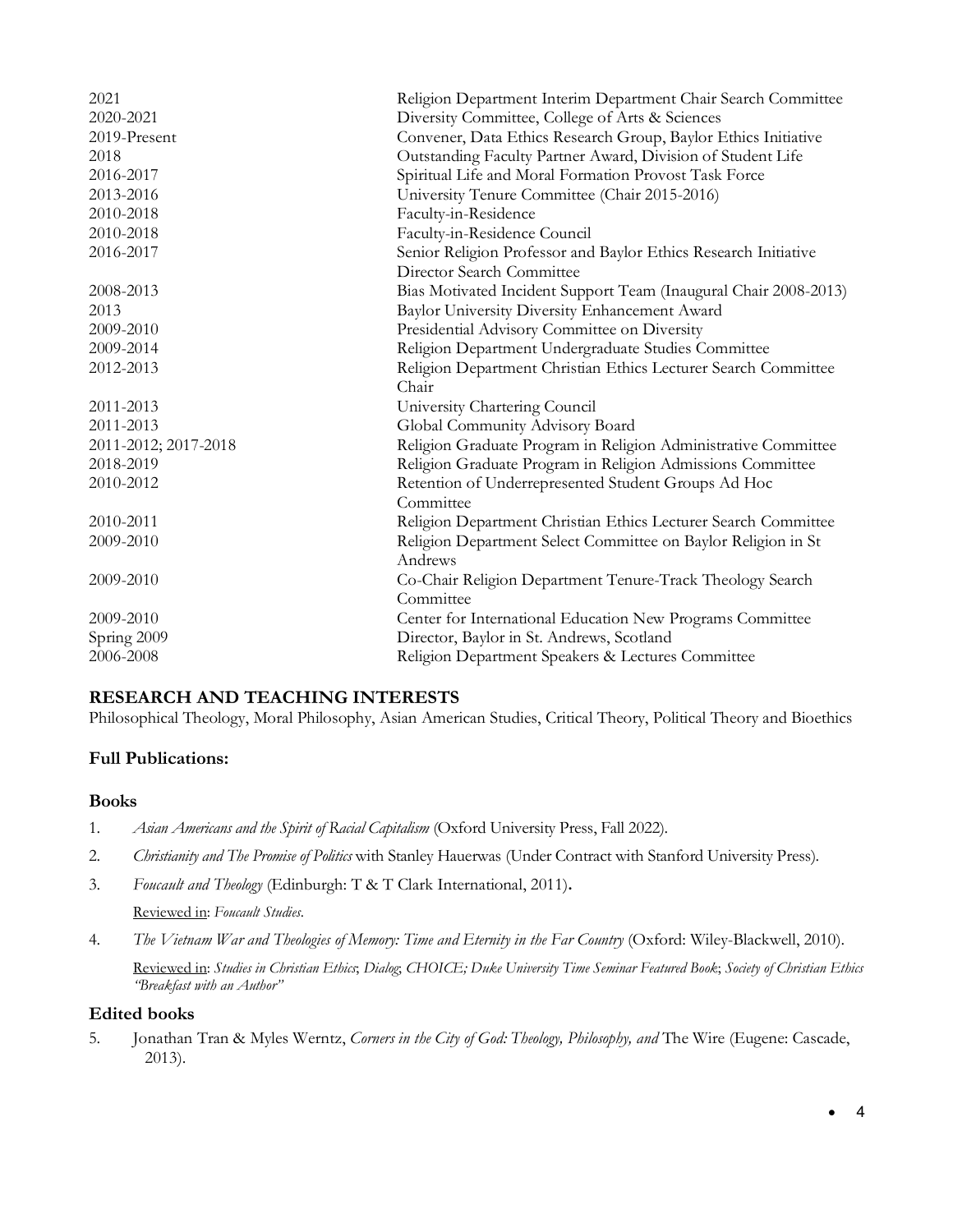# **Peer Reviewed Journal Articles**

# Guild Journals

- 6. "Paul Kahn's Theo-Political Vision: Review Essay," *Modern Theology* (Forthcoming, 2022)
- 7. "Only Humans Get Dehumanized" and "Jonathan Tran's Resposne to John Bowling", *Journal of the Society of Christen Ethics* 41:2 (2022), 241-244 and 249-250.
- 8. "(Post)Critical Political Theology and the Uses and Misuses of Whiteness Discourse," *Political Theology* 22:7 (2021): 563-583.
- 9. "Cora Diamond's Theological Vision: Review Essay," *Modern Theology* 37:2 (2020): 495-507
- 10. "Assessing the Augustinian Democrats," *Journal of Religious Ethics* 46:3 (2018): 521-547.
- 11. "Moral Ambiguity and Innovation in Asian American Christianity," *Theology Today* 75:3 (2018): 347-357.
- 12. "Linguistic Theology: Completing Postliberalism's Linguistic Task," *Modern Theology* 33:1 (2017): 47-68.
- 13. "Emplotting Forgiveness: Narrative, Forgetting, and Memory," *Literature & Theology* 23:2 (2009): 220-233.
- 14. "The Otherness of Children as a Hint of an Outside: Michel Foucault, Richard Yates, and Karl Barth on Suburban Life," *Theology & Sexuality* 15:2 (2009): 191-211
- 15. "Transgressing Borders: Genetic Research, Immigration, and Discourses of Sacrifice," *Journal of the Society of Christian Ethics* 28:2 (2008): 97-116.
- 16. "Dying with Others: Reflections on Ataxia, Suffering, and Ken's Mom," *Theology Today* 65:4 (2008): 458-468.
- 17. "The Vietnam War as Theo-Drama: Balthasar, Kenosis, and the Cold War's Temporal Desperation," *Political Theology*, 8:3 (2007): 319-340.

#### Area Journals

- 18. "Drone Dreaming Along the Border: Trump, Immigration, And Rhetorics Of Nostalgia," *Christian Ethics Today* 23:4 (Fall 2015): 26-31.
- 19. "Asian Pacific American Heritage Month Celebration Lectures," *Annual of the Society of Asian North American Christian Studies*, (2014-2015 Special Edition), 55-84.
- 20. "An Atheistic Sense to Stanley Hauerwas' Theology," *Review & Expositor* 112:1 (2015): 119-132.
- 21. "Two Kinds of Christian Charity" with Natalie Carnes, *Christian Ethics Today* 21:1 (Spring 2013): 6-12.
- 22. "Obama, War, and Christianity: The Audacity of Hope and the Violence of Peace," *Christian Ethics Today* 20:86 (Spring 2012): 2-7.
- 23. "Response: The Possibility of an Asian-American Christian Ethics," *Annual of the Society of Asian North American Christian Studies*, Vol. 3 (Summer 2010): 103-110.
- 24. "Living Out the Gospel: Asian American Perspectives and Contributions," *Annual of the Society of Asian North American Christian Studies* Vol. 2 (2010): 13-56; 69-73.
- 25. "Identity as Missiology," *Annual of the Society of Asian North American Christian Studies,* Vol. 1 (2009): 29-40.
- 26. "The Limits of Franz Boas' Multiculturalism: An Augustinian Critique*," Polygraph 19: An International Journal of Culture and Politics*, No. 19/20 (2008): 55-77.

Companion and Reference Contributions

27. "The Racial Jesus," in *The New Cambridge Companion to Jesus*, ed. Markus Bockmuehl (Cambridge University Press, Forthcoming 2024)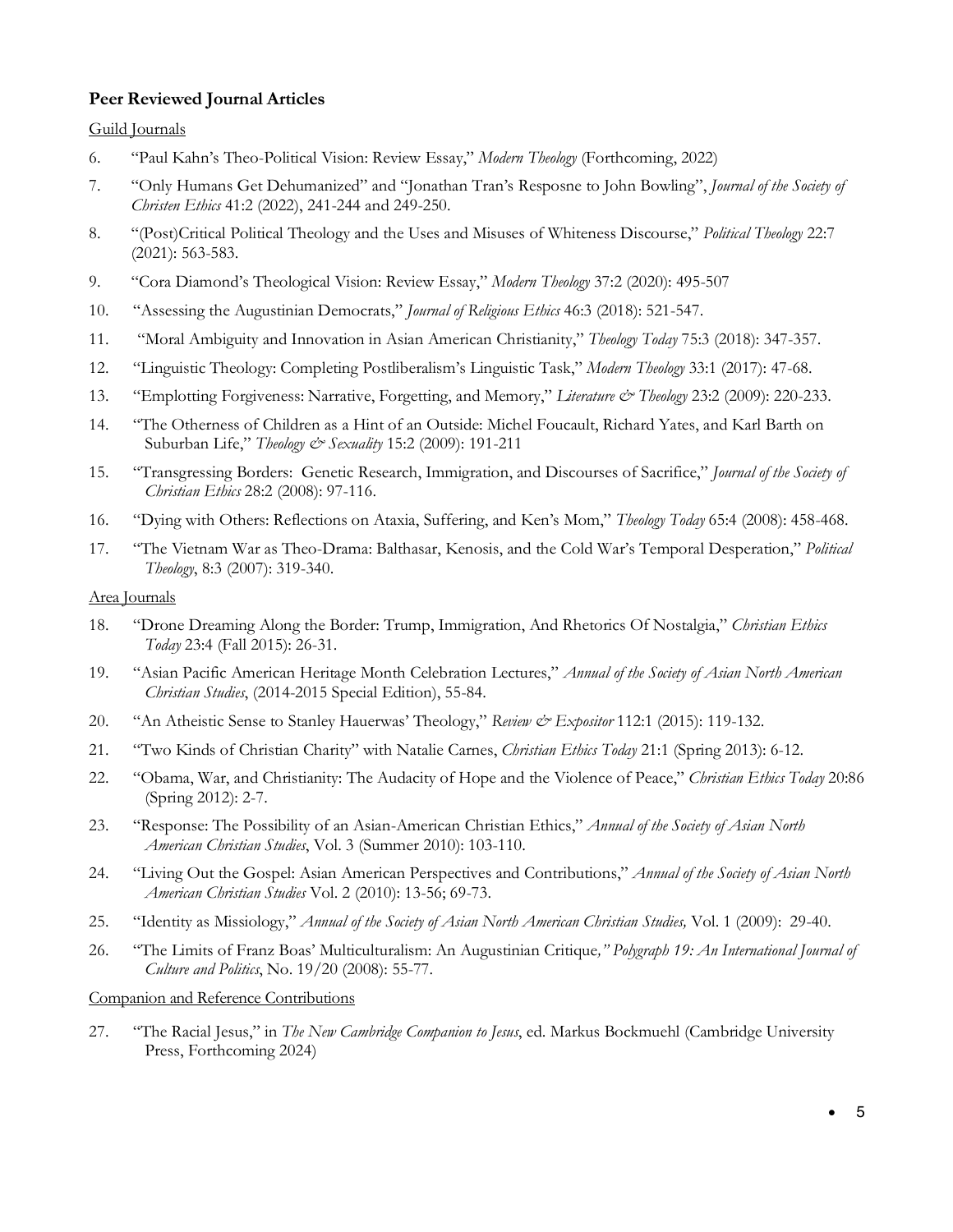- 28. "Political Theology and Hermeneutics," in *Handbook of Postconservative Interpretation*, ed. Ronald T. Michener and Mark A. Lamport (Forthcoming, 2024
- 29. "Theology and Language," in *T&T Clark Handbook of Modern Theology*, ed. R. David Nelson and Philip G. Ziegler (T&T Clark, Forthcoming 2022).
- 30. "Biodiversity," in *The Routledge Companion to Christian Ethics*, ed. D. Stephen Long and Rebecca Miles (Routledge, Forthcoming 2023).
- 31. "Politics and the Political," in *T&T Clark-Bloomsbury Companion to Intercultural Theology/Missiology*, ed. John Fleet and Dorottya Nagy (Forthcoming 2023).
- 32. (co-author Stanley Hauerwas) "Ecclesiology and Politics," in *T&T Clark Companion to Christian Ethics*, Kimlyn Bender and D. Stephen Long (T&T Clark, 2021), 404-418.
- 33. "'Racial Discrimination," in *The Encyclopedia of Religious Ethics* ed. Maria Antonaccio, Elizabeth Bucar, David Clairmont, and William Schweiker (Wiley-Blackwell, Forthcoming 2022).
- 34. (co-author Nicholas Krause) "Radical Orthodoxy and Political Order," in *T&T Clark Companion to Political Theology*, ed. Rube Rosario-Rodriguez (T&T Clark, 2019), 401-416.
- 35. (co-author Dana Benesh) "Secularization," "Tolerance," "Excommunication," "Virtue Ethics," in *Cambridge Dictionary of Christian Theology*, eds. David Fergusson, Karen Kilby, Iain Torrance, and Ian A. McFarland (Cambridge University Press, 2011).
- 36. (co-author Lindsay Cleveland) "Humanity," "Nationalism," in *Dictionary of Scriptural Ethics*, ed. Joel Green (Baker Academic, 2011).

#### Articles in Edited Academic Books

- 37. "Where Ontology Comes In: A Conversation with Jeffrey Bishop," in *Bioenhancement Technologies and The Vulnerable Body* (Baylor University Press, forthcoming 2022)
- 38. "Foreword," in *The Business of War: Theological and Ethical Reflections on the Military-Industrial Complex*, eds. James McCarty, Matthew Tapie, and Justin Bronson Barringer (Eugene, OR: Cascade Press, 2020), xi-xii.
- 39. "'The Spirit of God Was Hovering Over the Waters': Pressing Past Racialization in the De-Colonial Missionary Context," in *Race, Theology and Mission*, eds. Amos Yong, Love L. Sechrest, and Johnny Ramírez-Johnson (InterVarsity Academic, 2018), 231-249.
- 40. "Killing Time," in *Critical Theology against US Militarism in Asia: Decolonization and Deimperialization*, eds. Kim, Nami and Anne Joh (Palgrave MacMillan, 2017), 131-151.
- 41. "*Exitus et Reditus* in Marriage," (co-author Brandon Morgan) in *Madmen and Theology*, ed. Ann Duncan and Jacob Goodson Werntz (Cascade Press, 2016), 292-307.
- 42. "Acknowledging Authority," in *Renegotiating Power, Theology, and Politics*, eds. Joshua Daniel and Rick Elgendy (Palgrave Macmillan, 2015), 91-108.
- 43. "Anne and the Difficulty of Hauerwas' Church," in *The Difference Christ Makes* ed. Charlie Collier (Cascade, 2015), 51-70.
- 44. "Performing the Self's Plasticity: The Phenomenon of Asian American Elective Plastic Surgery," in *Introducing Asian American Christian Ethics* (Baylor University Press, 2015), 245-268.
- 45. "The Wound of Tradition," in *The Hermeneutics of Tradition*, eds. Cyrus P. Olsen and Craig Hovey (Cascade, 2014), 226-252.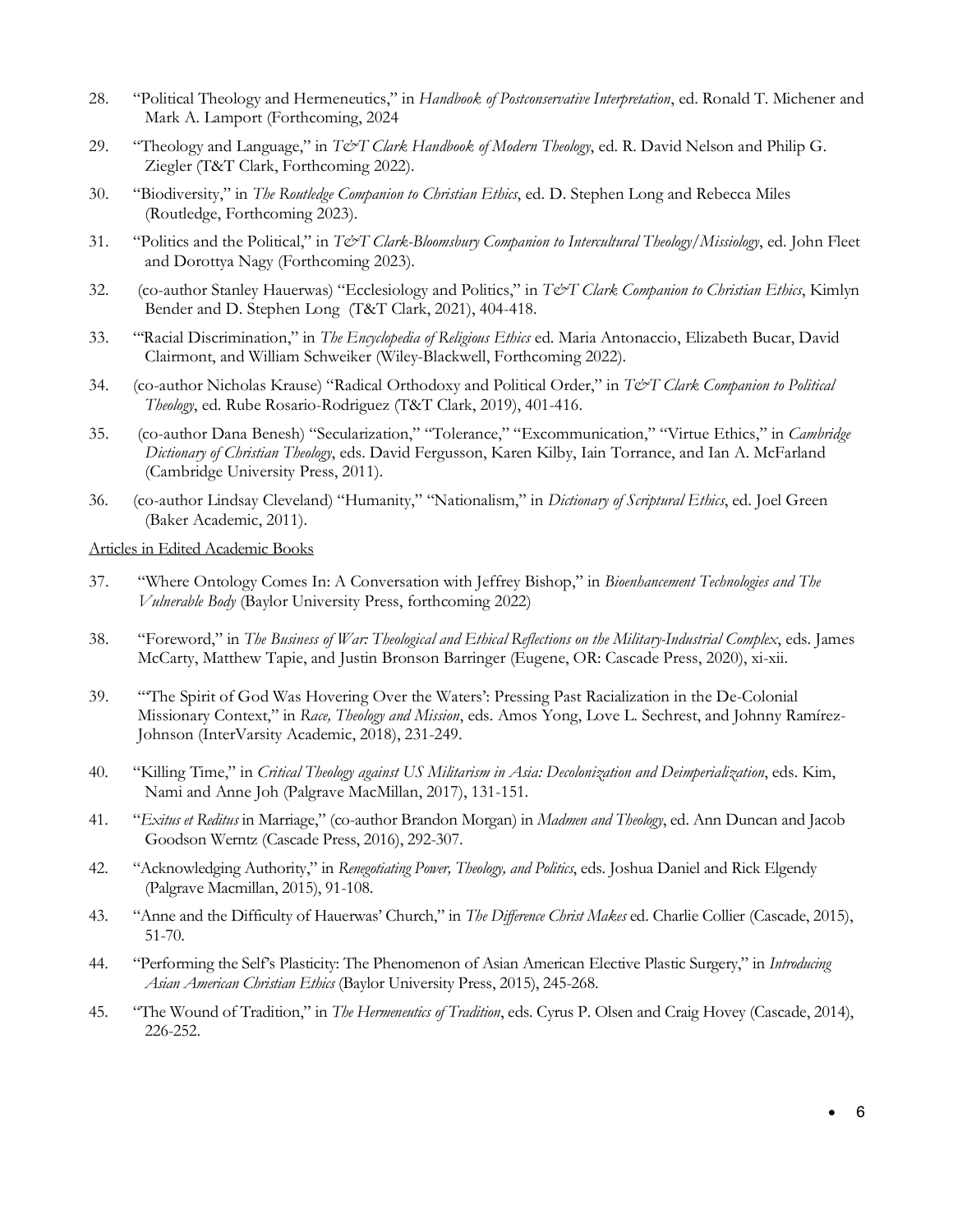- 46. "Marlo's City of Words: Tempting a Natural Theology of Language," in *Corners in the City of God: Theology, Philosophy, and* The Wire, eds. Jonathan Tran and Myles Werntz (Cascade, 2013), 59-75.
- 47. "Defending Constantine, Taken Seriously," in *Constantine Revisited*, ed. John D. Roth (Pickwick, 2013), 124-132.
- 48. "The Diasporic Politics of Asian-American Christianity," in *Korean Diaspora and Christian Mission*, eds. S. Hun Kim and Wonsuk Ma (Regnum Oxford Centre for Mission Studies, 2011), 72-83.
- 49. "Time for Hauerwas's Racism," in *Unsettling Arguments: A Festschrift on the Occasion of Stanley Hauerwas's 70th Birthday*, eds. Charles R. Pinches, Kelly S. Johnson, and Charles M. Collier (Cascade, 2010), 254-270.
- 50. "A Few Things I want from Asian-American Evangelicalism," in *Asian-American Christianity: A Reader*, eds. Viji Nakka-Cammauf and Timothy Tseng (PAACCE and ISAAC, 2009), 243-251.
- 51. "Laughing with the World: Possibilities of Hope in John Howard Yoder and Jeffrey Stout," in *The New Yoder*, eds. Peter Dula and Chris Huebner (Wipf & Stock, 2009), 253-270.

# **Reviews**

- Joel Robbins, *Theology and the Anthropology of Christian Life* (Oxford University Press, 2021), New Directions in the Anthropology of Christianity (Fall 2021).
- David Hunsicker, *The Making of Stanley Hauerwas: Bridging Barth and Postliberalism* (IVP Academic, 2019), *Theology Today* 77:2 (2020): 225-227.
- Lauren F. Winner, *The Dangers of Christian Practice: On Wayward gifts, Characteristic Damage, and Sin* (Yale University Press, 2018), *Journal of Religion* 100:1 (2020): 156-158.
- Avner Baz, *The Crisis of Method in Contemporary Analytic Philosophy* (Oxford University Press, 2018): *Modern Theology* 35:3 (2019), 590-592.
- Willie James Jennings, *Acts* (Westminster John Knox, 2017), *Scottish Journal of Theology* 72:1 (Fall, 2018): 104- 107.
- *Judgement and Action: Fragments toward a History*, ed. Vivasvan Soni and Thomas Pfau (Northwestern University Press, 2018), *Modern Theology* 34:4 (2018): 184-186.
- James K.A. Smith, *Awaiting the King: Reforming Public Theology: Reforming Public Theology (Baker Academic, 2017)*, *Marginalia Review of Books* (Summer 2018).
- Graham Ward, *How the Light Gets In: Ethical Life I* (Oxford University Press, 2016), *Scottish Journal of Theology* 70:4 (2017): 468-470.
- *Desire, Faith, and the Darkness of God: Essays in Honor of Denys Turner*, ed. Eric Bugyis and David Newheiser (University of Notre Dame Press, 2015), *Anglican Theological Review* 99:3 (2017): 595-597.
- Tyler Roberts, *Encountering Religion: Responsibility and Criticism after Secularism* (Columbia University Press, 2013), *Modern Theology* 32:4 (2016): 669-671.
- Espen Dahl, *Stanley Cavell, Religion, and Continental Philosophy* (Indiana University Press, 2014), *Modern Theology* 31:4 (Fall 2015): 686-688.
- *Religion at the Corner of Bliss and Nirvana: Politics, Identity and Faith in New Migrant Communities*, ed. Lois Ann Lorentzen et al. (Duke, 2009), *Theology & Sexuality* (Fall, 2013)
- *The Gift of Difference: Radical Orthodoxy, Radical Reformation*, eds. Chris Huebner and Tripp York (CMU, 2010), *Mennonite Quarterly Review*, (LXXXVI:3, July 2012).
- Willie James Jennings, *The Christian Imagination: Theology and the Origins of Race* (Yale, 2010), *Religious Studies Review* 37:3 (January 2011): 193.

• 7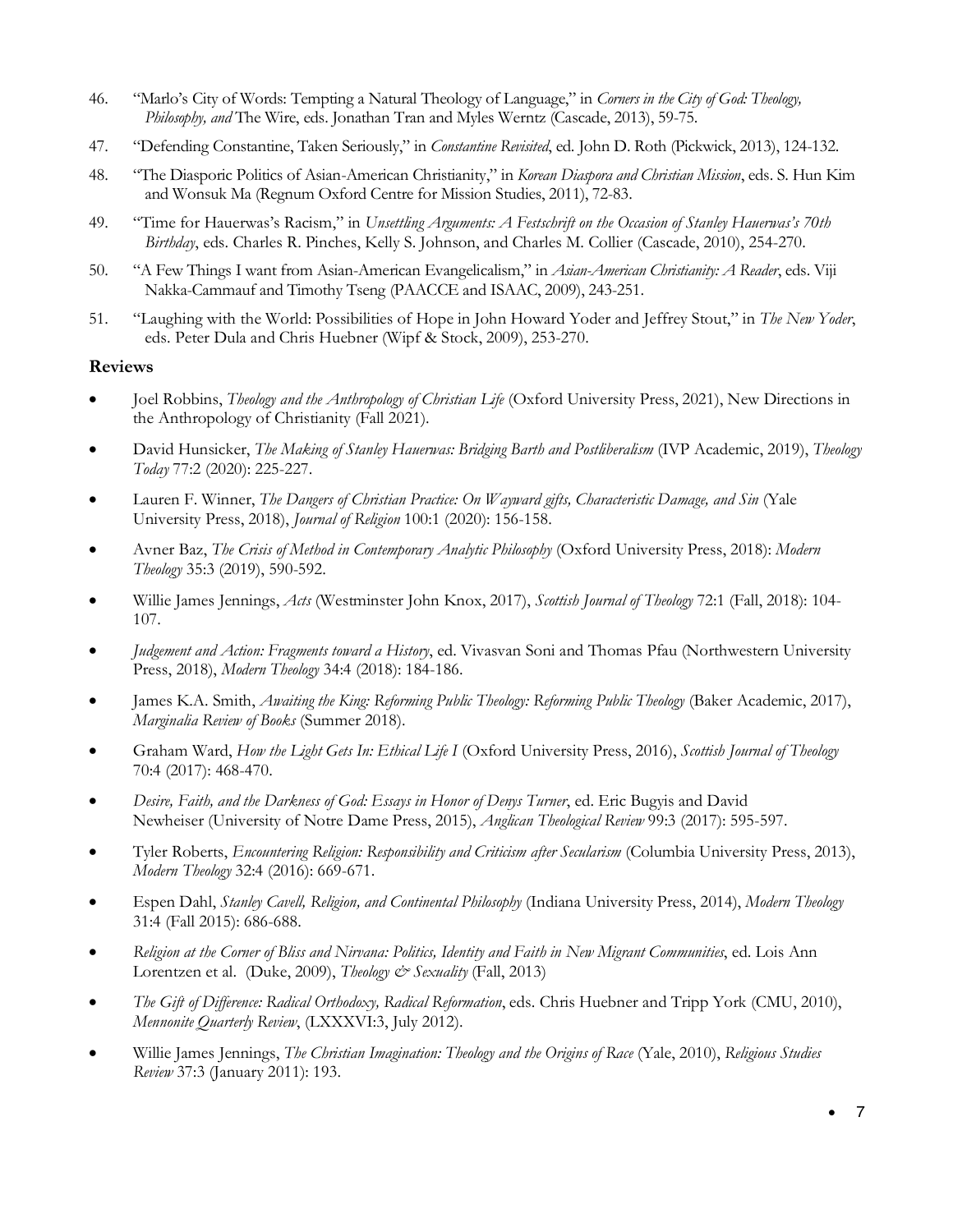- J. Kameron Carter, *Race: A Theological Analysis* (Oxford, 2008), *Religious Studies Review* 35:2 (June 2009): 115-116.
- Jonathan Y. Tan, *Asian American Theologies* (Orbis, 2008), *Religious Studies Review* 25:1 (March 2009): 46-47.
- Craig A. Carter, *Rethinking Christ & Culture: A Post-Christendom Perspective* (Brazos, 2006), *Religious Studies Review* 33-2 (April 2007): 119.
- "Understanding War: 3 Books for Consideration," *Vital Theology* 3:18 (2007).

# **Print, On-Line & Broadcast Media**

- "Take and Read: Ethics," *The Christian Century* (Spring 2016, 2017, 2018, 2019, 2020, 2021, 2022).
- "In God's Economy, Racial Groups Are Not Competitors" in *Sojourners* (May 20, 2021)
- "The Ends of Anti-Racist Protest" on Berkley Center for Religion, Peace & World Affairs (2020)
- *Syndicate Theology* symposium on "The State of Theology" (2020).
- *Syndicate Theology* symposium on Ki Joo Choi, *Disciplined by Race: Theological Ethics and the Problem of Asian American Identity* (Fall 2019).
- "The Problem Artificial Intelligence Poses for Humans," *The Other Journal*, June 6, 2018. Selected for 2019 print edition, 81-85.
- *Syndicate Theology* symposium on Ryan Andrew Newsom, *Radical Friendship: The Politics of Communal Discernment*  (Spring 2018).
- *Syndicate Theology* symposium on John Kiess, *Hannah Arendt and Theology* (Fall 2017).
- "A Sanctuary Politics: Being the Church," with Stanley Hauerwas, Australian Broadcasting Corporation (ABC) Religion and Ethics Section, March 30, 2017.
- *Syndicate Theology* symposium on John Milbank's *Beyond Secular Order: The Representation of Being and the Representation of the People* (Fall 2015).
- "Theology and Misconduct," with David Cramer, Jenny Howell, and Paul Martens, *The Christian Century* (August 4, 2014), cover story.
- "Scandalizing John Howard Yoder" with David Cramer, Jenny Howell, and Paul Martens, *The Other Journal*, July 7, 2014.
- "The New Black Theology," *The Christian Century* (129:3 2012), cover story. Winner of the 2012 Associated Christian Press Award for Excellence.
- "Sold into Slavery: The Scourge of Human Trafficking," *The Christian Century* (124:24, 2007), cover story.
- "Karl Barth and the Performance of Witness": Critical Reviews of Eberhard Busch's *The Great Passion: An Introduction to the Theology of Karl Barth*, Kurt Anders *Richardson's Reading Karl Barth*, and Joseph Mangina's *Karl Barth: Theologian of Christian Witness*," *The Christian Century* (122:24, 2005): 45-48.

# **Selected Lectures & Presentations**

- Religious Ethics Colloquium, Yale University (Spring 2022)
- "The Overdeterminations of Race: The Complicated Legacy of James Loewen's The Mississippi Chinese," Organization of American Historians (Spring 2021)
- "Fireside Chat with Dr. Jonathan Tran and President Craig Barnes," Princeton Theological Seminary Asian American Theology Conference (2020)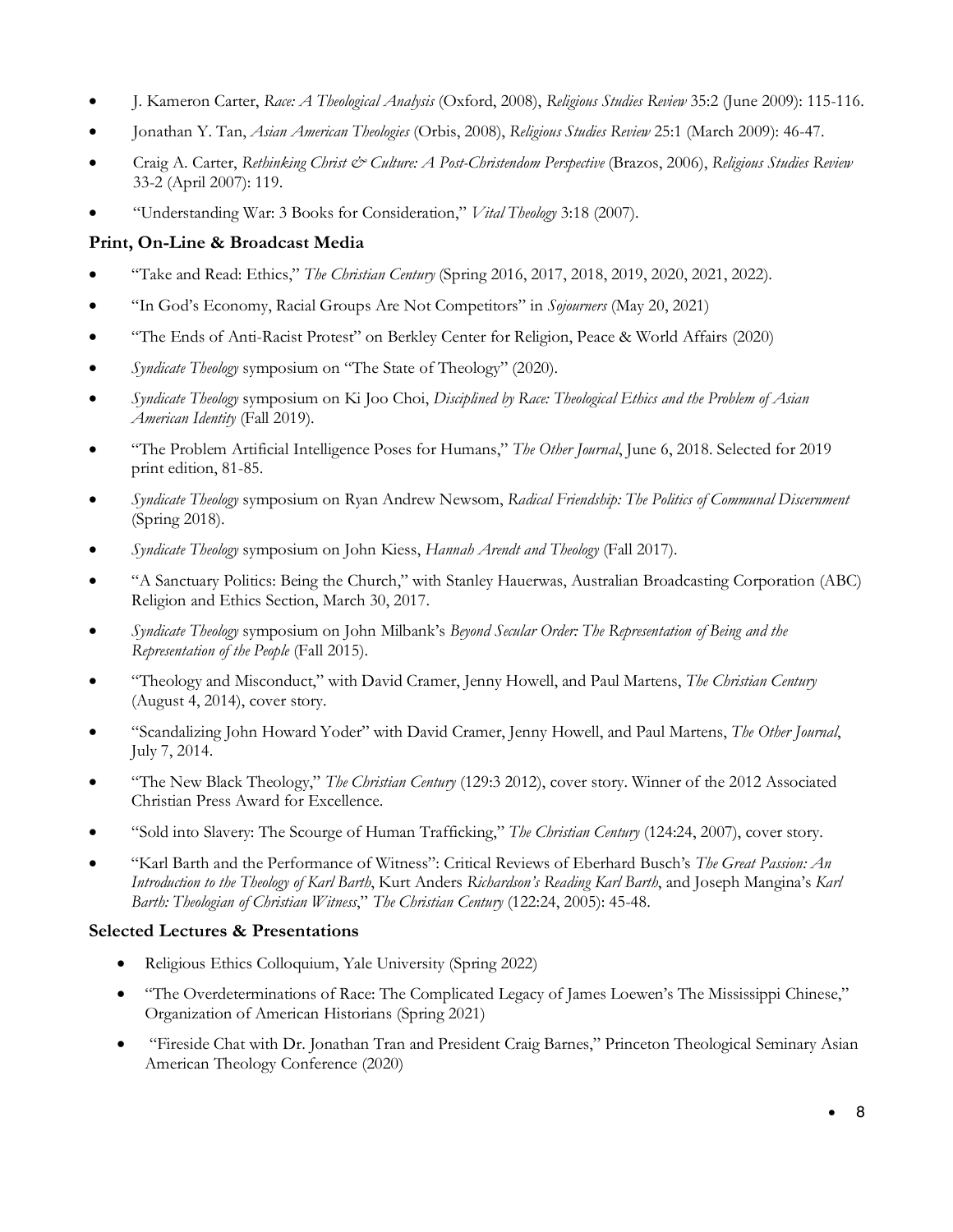- "Racial Capitalism and its Aftermarkets," Plenary Address, Mammon and Morality Conference at SMU (Forthcoming Fall 2020)
- Response to Panel on *Yellow Christianity: Intervening on Antiracist Thought* Manuscript, Society of Christian Ethics (January 2020)
- "How to Do Things with Beatitudes," Society of Biblical Literature (November 2019)
- "The Future of Philosophy of Religion," American Academy of Religion (November 2019)
- Address at "Christ and the Common Life: Political Theology and the Case for Democracy" Conference at Duke University Divinity School (November 2019)
- Address at "Christ and the Common Life: Political Theology and the Case for Democracy" Conference at Lambeth Palace, UK (Summer 2019)
- Keynote Address for Asian American Theology Conference at Princeton Theological Seminary (Spring 2019)
- Response to KC Choi, Asian/Asian American Working Group, Society of Christian Ethics (Spring 2019)
- Keynote Address for Georgetown University's Religion, Politics, and Culture Workshop (Spring 2019)
- Plenary Respondent for *Modern Theology* Conference "Loving Your Enemies: Its Political Significance" at Southern Methodist University (Fall 2017)
- "The Spirit of God Was Hovering Over the Waters': Pressing Past Racialization in the De-Colonial Missionary Context," Fuller Theological Seminary, 2017 Missiology Lectures (Fall 2017).
- "Moral Ambiguity and Innovation in Asian American Christianity," Princeton Theological Seminary and Duke Divinity School (Spring 2017).
- "Response" for Joint SBL Session for Book of Luke and Book of Acts Section, Society of Biblical Literature (November 2015).
- "New Directions in Protestant Social Ethics," American Academy of Religion (November 2015).
- "Hegel and the Ordinary Language Limits of American Pragmatism," Society of Christian Ethics, Annual Meetings, Chicago, IL (January 2015).
- Plenary Response to Susanna Heschel," Society of Jewish Ethics, Annual Meetings, Seattle, WA (January 2014).
- "A Critique of the New Black Theology," Society of Christian Ethics, Annual Meetings, Seattle, WA (January 2014).
- "Power Acknowledged," for the "Before Authority: Renegotiating Power and Religion Conference," University of Chicago (May 2012).
- "Liturgy and Warfare," Society of Christian Ethics, Annual Meetings, Washington, D.C. (January 2012).
- "Theological Analysis of America's Warring," Society of Christian Ethics, Annual Meetings, Washington, D.C. (January 2012).
- "Breakfast with an Author: The Vietnam War and Theologies of Memory," Society of Christian Ethics, Annual Meetings, Washington, D.C. (January 2012).
- "Beloved's Memory" for the "Healing the Brokenness" Conference, Houston, TX (May 2011).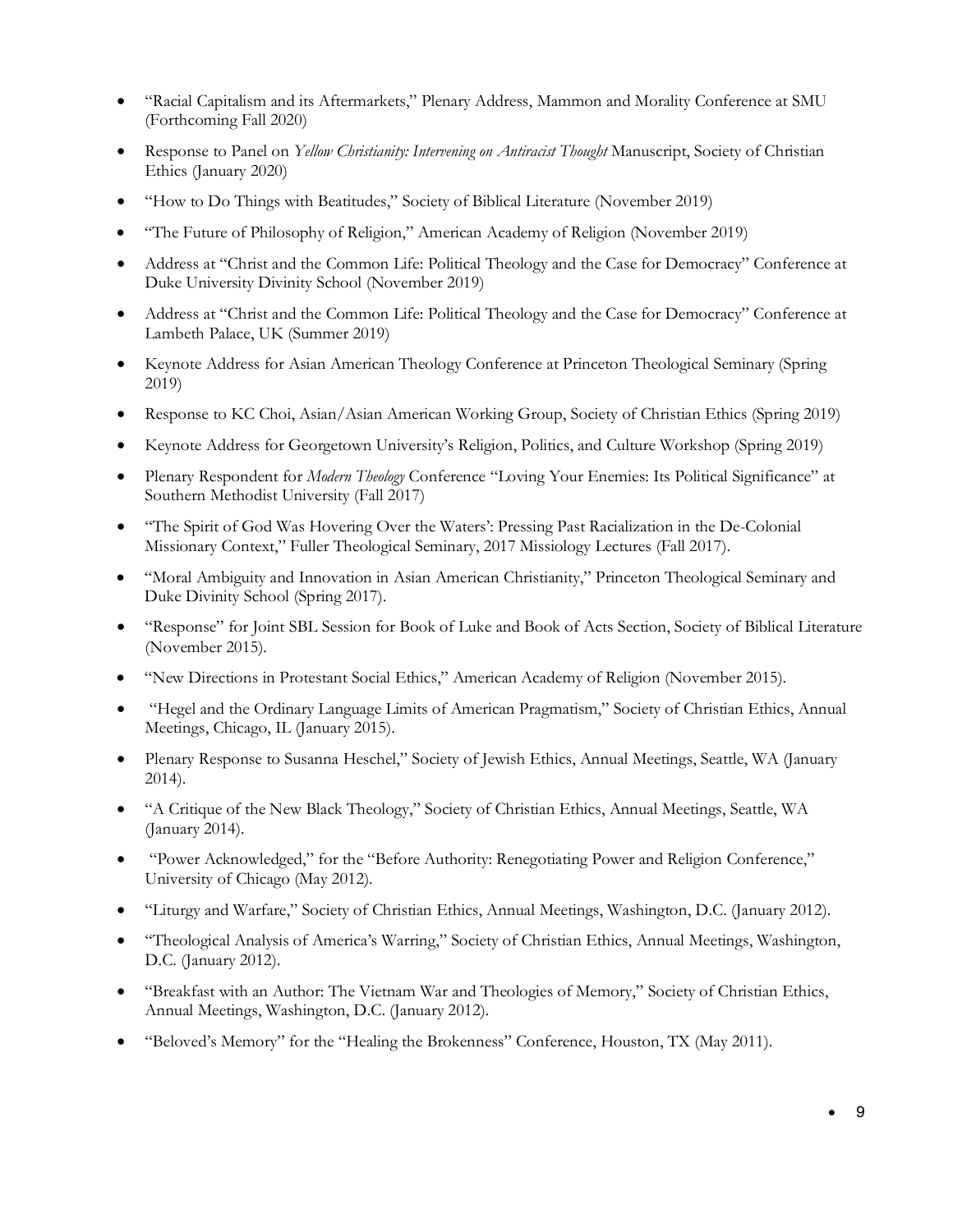- "Diaspora in the Land of Becoming" and "Healing the Generations" for the Evangelical Formosan Church Denominational Conference, Arcadia, CA (February 2011).
- "The Search for an Asian-American Christian Ethic," Society of Christian Ethics, Annual Meetings, San Jose (January 2010).
- "Confessing the Self as Theological Art: Michel Foucault and the Church Fathers," Institute for Theology, Imagination, and the Arts (ITIA), St. Mary's College, University of St. Andrews, May 2009.
- "Transgressing Borders: Genetic Control, Immigration, and Discourses of Sacrifice" Society of Christian Ethics, Annual Meetings, Atlanta, January 2008.
- "Between Worlds at the Vietnam Veterans Memorial," American Academy of Religion, Annual Meetings, Washington D.C., November 2006.
- "A Few Things I Want from Asian American Evangelical Theology," American Academy of Religion, Annual Meetings, Philadelphia, November 2005.
- "The Politics of Re-Memory," American Academy of Religion, Annual Meetings, San Antonio, November 2004.
- "A Tale of Two Cities: Gift Giving in the *City of God*," American Academy of Religion, Annual Meetings, San Antonio, November 2004.

# **Doctoral Director – Current**

- Nathaniel Jung-Chul Lee (Baylor)
- Matthew Crawford (Baylor)
- Brandon Morgan (Baylor)
- Tyler Davis (Baylor)
- Nicholas Krause (Baylor)

# **Teaching Experience**

| <b>Baylor University</b> |                                                                                                        |
|--------------------------|--------------------------------------------------------------------------------------------------------|
| Director                 | Dissertation (5 PhD current students)                                                                  |
| Director                 | Thesis Directing (17 Undergraduate Honors Thesis-completed)                                            |
| Instructor               | Naturalistic Ethics, Fall 2017                                                                         |
|                          | Linguistic Theology, Spring 2017, Spring 2019, Fall 2021                                               |
|                          | Introduction to the Christian Scriptures, Fall 2017, Fall 2019                                         |
|                          | Introduction to the Christian Heritage, Fall 2006, Spring 2007, Fall<br>2007, Spring 2016, Spring 2018 |
|                          | Latour, Materiality, and Theology (co-taught with Alan Jacobs), Spring<br>2016                         |
|                          | Bioethics, Fall 2006-Fall 2016, Spring 2019                                                            |